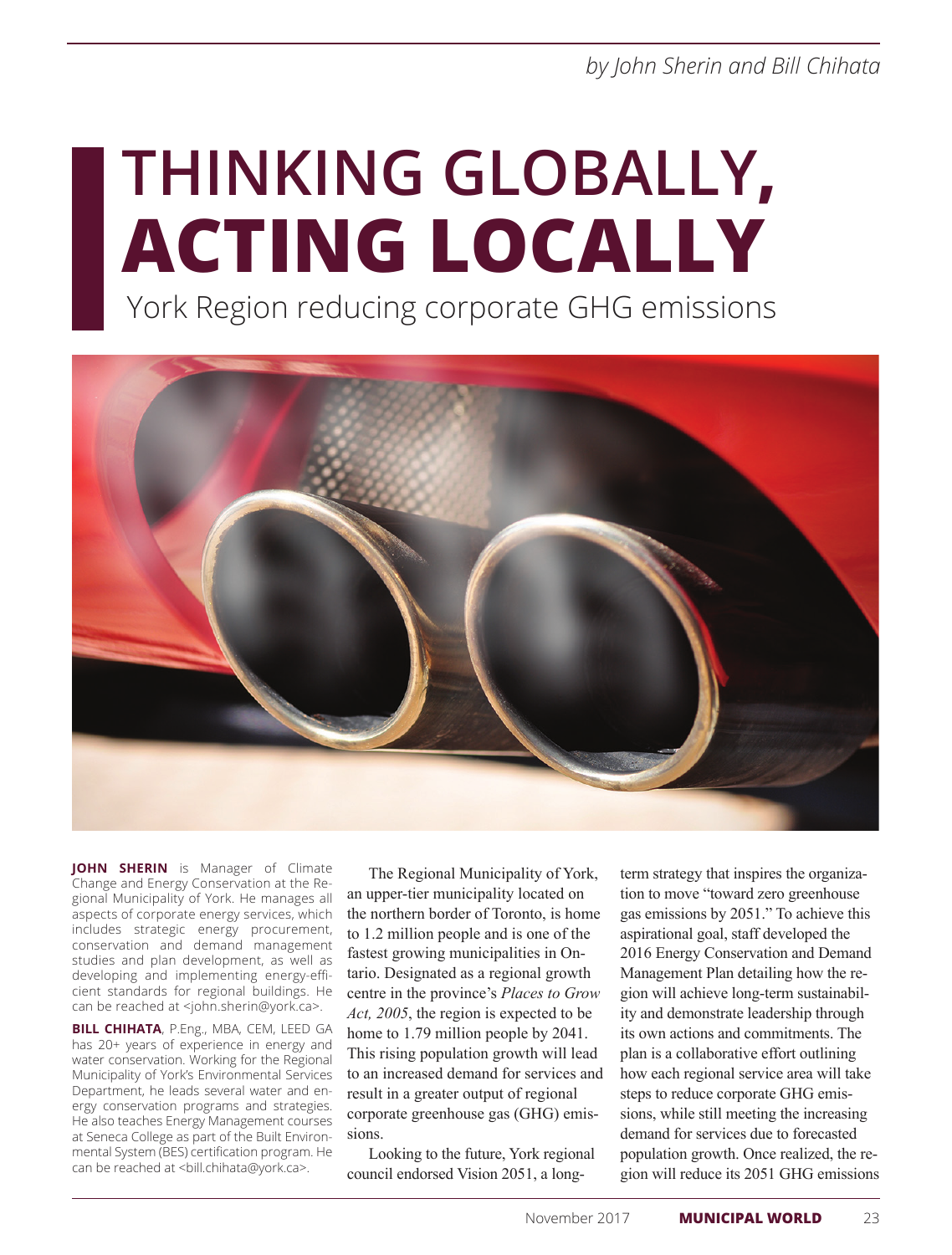## **Leading GHG Reduction Initiatives in York Region**

#### **Electric Transit Buses**

Transit buses are the single largest contributor to the region's carbon footprint, typically representing half of all annual corporate GHG emissions. However, transit buses reduce the number of single occupant vehicles on the road, which offsets a large portion of the buses' own emissions and helps reduce traffic congestion. Beginning in 2016, the region's transit fleet embarked on a plan to make current vehicles more fuel efficient by introducing topography sensitive transmission software, replacing hydraulic cooling fans with electric, and adding software that provides drivers with immediate feedback on how efficiently they are operating the vehicle.

Starting in early 2018, York Region Transit will pilot fully electric buses on two of its bus routes in the Town of Newmarket. Results from this pilot have the potential to reduce the region's annual GHG emissions by over 40,000 tonnes each year and may become a model for transit systems throughout the province.

#### **Buildings**

York Region has had a sustainable building policy in place since 2006. In addition to rigorous technical building standards, all regional buildings with a floor area over 500m<sup>2</sup> are required to achieve a minimum Leadership in Energy and Environmental Design (LEED) Silver certification. To date, the region has 15 buildings that have achieved LEED certification (one Platinum, five Gold, eight Silver and one Certified) and another nine in various stages of construction or design that are expected achieve at least a LEED Silver certification. The region has also constructed the Bill Fisch Forest Stewardship and Education Centre, a building designed to have a netpositive environmental footprint, and earning Petal certification under the Living Building Challenge, one of the most stringent certifications in the world. To date, the building has earned four Petals under Living Building Challenge.

Certifications and third-party validations are just the first step in achieving efficient buildings. Maintaining long-term sustainability requires a continuous process of analysis, adjustment, and retrofitting of facilities. Over time a building's energy performance will "drift" due to changes in usage, technologies, building modifications, and occupant habits. The region will employ on-going commissioning as part of a continuous process of ensuring optimal performance of its buildings.

### **Fleet Vehicles**

York Region operates a fleet of vehicles including police cars, ambulances, and trucks. Even with emergency vehicles (e.g., police and paramedic) that have strict service delivery requirements, technologies exist to reduce greenhouse gas emissions. Idling is sometimes necessary for these vehicles to maintain the temperature of medicines or to operate onboard computers. Anti-idling technologies, installed on the region's ambulances, have reduced engine idle time in six months by almost 20 percent, saved 11,000 litres of fuel, and prevented 27.9 tonnes of GHG emissions entering the atmosphere. The region is also piloting hybrid electric powertrain technology that will turn a conventional ambulance into a hybrid electric vehicle further reducing greenhouse gas emissions from ambulance operation by 19 percent per year.

#### **Water and Wastewater Processing**

The region initiates and leads a wide range of innovative water and wastewater process-related energy efficiency projects to achieve energy neutrality.

Using data collected by the water and wastewater pumping controls system (SCADA), a pilot study identifying the optimal sequence of pump operation reduced annual energy consumption by an estimated two percent per year. Feasibility studies have identified opportunities to recover some of the electricity consumed for pumping by installing microhydro turbines where topography would normally require a pressure relief valve to dissipate excess system pressure. Given the amount of electricity consumed by water and wastewater pumping, these savings are anticipated to be significant for the region.

The region is also involved in a number of innovative renewable energy projects. The most recent is heating process water from thermal energy recovered from wastewater effluent. A feasibility study was completed early in 2017, which determined a larger project of this nature would reduce electrical demand, electrical consumption, and GHG emissions from the facility while having a payback period of less than 10 years (using current electricity rates). The region is also implementing non-process-related initiatives, such as retrofitting facilities with LED lighting, retrofitting building heating systems, and installing solar panels at water and wastewater sites.

by 47 percent compared to its benchmarked 2014 emissions level.

#### **Where to start?**

In 2014, the region's corporate GHG emissions amounted to 89,957 tonnes. These emissions were the result of a variety of service activities (from ambulance and police car tailpipe exhaust, to electricity for water and wastewater pumping and processing). The common thread linking regional emissions is how services are delivered. Every regional service contributes to corporate GHG emissions from at least one of the following four categories:

- *buildings* electricity and natural gas for heating, cooling, ventilation, and lighting;
- water and wastewater electricity and natural gas for treatment and pumping;
- **•** *non-transit fleet vehicles* tailpipe exhaust emissions from police cars, ambulances, construction vehicles, and personal vehicle use for corporate business; and
- **transit vehicles** exhaust stack emissions from buses.

With the region's overall challenge divided into four manageable components, stakeholders from every department were invited to discuss next steps.

#### **Team work is the best work**

During department stakeholder meetings, staff quickly realized every service area in the region was already implementing greenhouse gas reducing initiatives, not as part of any instruction or strategy, but because staff knew it was the right thing to do. The initiatives and ideas proposed by staff identified a clear roadmap that the region's service delivery areas could take to reduce corporate GHG emissions. Far from being top-down, the plan was being driven from the bottom-up. Because staff were truly leading this initiative, buy-in was immediate, easy, and attainable. Additionally, it created a healthy and amicable level of competition and innovation across different regional service areas.